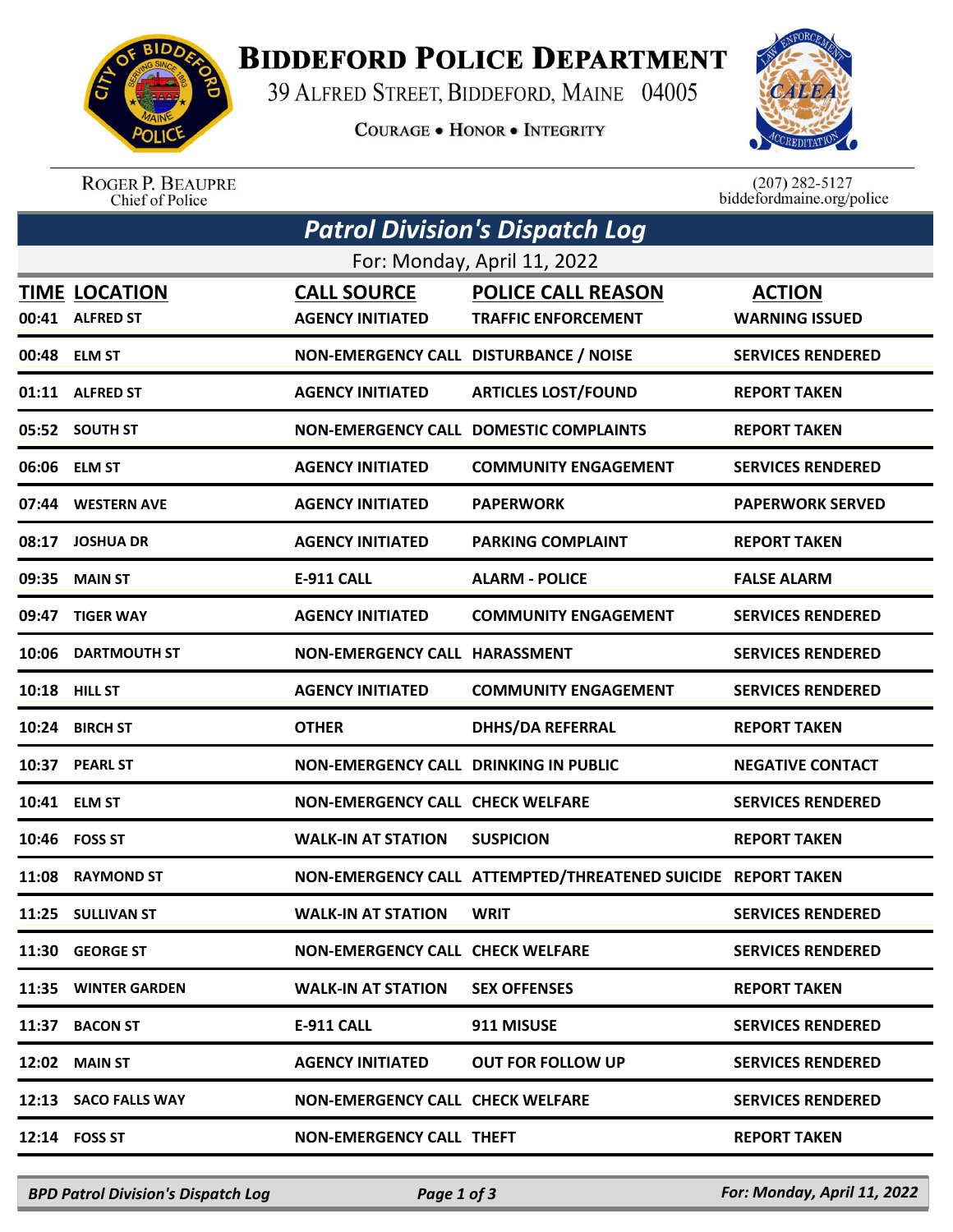|       | <b>TIME LOCATION</b><br>12:33 ALFRED ST                            | <b>CALL SOURCE</b><br><b>WALK-IN AT STATION</b>                                  | <b>POLICE CALL REASON</b><br><b>HARASSMENT</b>                                                                                                                                              | <b>ACTION</b><br><b>UNFOUNDED</b> |
|-------|--------------------------------------------------------------------|----------------------------------------------------------------------------------|---------------------------------------------------------------------------------------------------------------------------------------------------------------------------------------------|-----------------------------------|
|       | 12:41 HAZEL ST                                                     | <b>E-911 CALL</b>                                                                | <b>WEAPONS</b>                                                                                                                                                                              | <b>SERVICES RENDERED</b>          |
|       | 13:20 SACO FALLS WAY                                               | <b>WALK-IN AT STATION</b>                                                        | <b>ASSAULT</b>                                                                                                                                                                              | <b>REPORT TAKEN</b>               |
|       | 13:24 WEST CUTTS ST                                                | <b>RADIO</b>                                                                     | <b>ASSIST: VEHICLE FIRE</b>                                                                                                                                                                 | <b>EXTINGUISHED</b>               |
|       | 13:36 HAZEL ST                                                     | NON-EMERGENCY CALL CODES ENFORCEMENT                                             |                                                                                                                                                                                             | <b>SERVICES RENDERED</b>          |
| 14:54 | <b>MARINER WAY</b>                                                 | <b>AGENCY INITIATED</b>                                                          | <b>OUT FOR FOLLOW UP</b>                                                                                                                                                                    | <b>SERVICES RENDERED</b>          |
| 15:23 | <b>SOUTH ST</b><br><b>68 YEAR-OLD OPERATOR FROM BIDDEFORD, ME</b>  | <b>AGENCY INITIATED</b><br><b>TRAFFIC WARNING: SPEEDING 10-14 MPH OVER LIMIT</b> | <b>TRAFFIC ENFORCEMENT</b>                                                                                                                                                                  | <b>WARNING ISSUED</b>             |
| 15:26 | <b>LINDALE AVE</b>                                                 | <b>E-911 CALL</b>                                                                | <b>TRESPASSING</b>                                                                                                                                                                          | <b>FIELD INTERVIEW</b>            |
|       | 15:27 HILL ST                                                      | <b>E-911 CALL</b>                                                                | <b>CRIMINAL MISCHIEF</b>                                                                                                                                                                    | <b>REPORT TAKEN</b>               |
| 15:30 | <b>MAPLEWOOD AVE</b>                                               |                                                                                  | NON-EMERGENCY CALL VEHICLE CRASH - POLICE ONLY                                                                                                                                              | <b>REPORT TAKEN</b>               |
|       | 16:02 ALFRED ST                                                    | NON-EMERGENCY CALL OUT FOR FOLLOW UP                                             |                                                                                                                                                                                             | <b>SERVICES RENDERED</b>          |
| 16:30 | <b>ALFRED ST</b><br><b>63 YEAR-OLD OPERATOR FROM KENNEBUNK, ME</b> | <b>AGENCY INITIATED</b>                                                          | <b>TRAFFIC ENFORCEMENT</b><br><b>TRAFFIC WARNING: FAILING TO HAVE MOTOR VEHICLE LICENSE IN POSSESION</b><br><b>TRAFFIC WARNING: USE OF HANDHELD DEVICE WHILE OPERATING MV (1ST OFFENSE)</b> | <b>WARNING ISSUED</b>             |
|       |                                                                    |                                                                                  |                                                                                                                                                                                             |                                   |
| 16:39 | <b>MAIN ST</b>                                                     | <b>NON-EMERGENCY CALL HARASSMENT</b>                                             |                                                                                                                                                                                             | <b>SERVICES RENDERED</b>          |
| 17:13 | <b>ALFRED ST</b>                                                   |                                                                                  | NON-EMERGENCY CALL COURT ORDERED CHECK IN                                                                                                                                                   | <b>SERVICES RENDERED</b>          |
|       | 17:22 ALFRED ST + MAIN ST                                          | <b>AGENCY INITIATED</b>                                                          | <b>ARTICLES LOST/FOUND</b>                                                                                                                                                                  | <b>REPORT TAKEN</b>               |
|       | 17:31 LINDALE AVE                                                  | <b>E-911 CALL</b>                                                                | <b>OUT FOR FOLLOW UP</b>                                                                                                                                                                    | <b>SERVICES RENDERED</b>          |
| 17:36 | <b>MAY ST</b><br>26 YEAR-OLD OPERATOR FROM BIDDEFORD, ME           | <b>AGENCY INITIATED</b><br><b>TRAFFIC WARNING: SPEEDING 10-14 MPH OVER LIMIT</b> | <b>TRAFFIC ENFORCEMENT</b><br>TRAFFIC WARNING: OPERATE VEHICLE W/O VALID INSPECTION CERTIFICATE                                                                                             | <b>WARNING ISSUED</b>             |
|       | 17:36 WASHINGTON ST                                                |                                                                                  | <b>NON-EMERGENCY CALL MENTAL ILLNESS CASES</b>                                                                                                                                              | <b>SERVICES RENDERED</b>          |
|       | 17:39 FREE ST                                                      | NON-EMERGENCY CALL ASSIST OTHER AGENCY                                           |                                                                                                                                                                                             | <b>NEGATIVE CONTACT</b>           |
|       | 17:47 LINCOLN ST                                                   | <b>E-911 CALL</b>                                                                | <b>VEHICLE CRASH - POLICE ONLY</b>                                                                                                                                                          | <b>REPORT TAKEN</b>               |
|       | 18:04 MAY ST                                                       | <b>E-911 CALL</b>                                                                | <b>ASSIST: MEDICAL W/ ENGINE</b>                                                                                                                                                            | <b>TRANSPORT TO HOSPITAL</b>      |
|       | 18:15 ELM ST                                                       | <b>NON-EMERGENCY CALL CIVIL COMPLAINT</b>                                        |                                                                                                                                                                                             | <b>CIVIL COMPLAINT</b>            |
|       | 18:40 ALFRED ST                                                    | <b>E-911 CALL</b>                                                                | <b>BOLO</b>                                                                                                                                                                                 | <b>NO ACTION REQUIRED</b>         |
| 18:59 | <b>SUMMER ST</b>                                                   | <b>NON-EMERGENCY CALL TRESPASSING</b>                                            |                                                                                                                                                                                             | <b>SERVICES RENDERED</b>          |

*BPD Patrol Division's Dispatch Log Page 2 of 3 For: Monday, April 11, 2022*